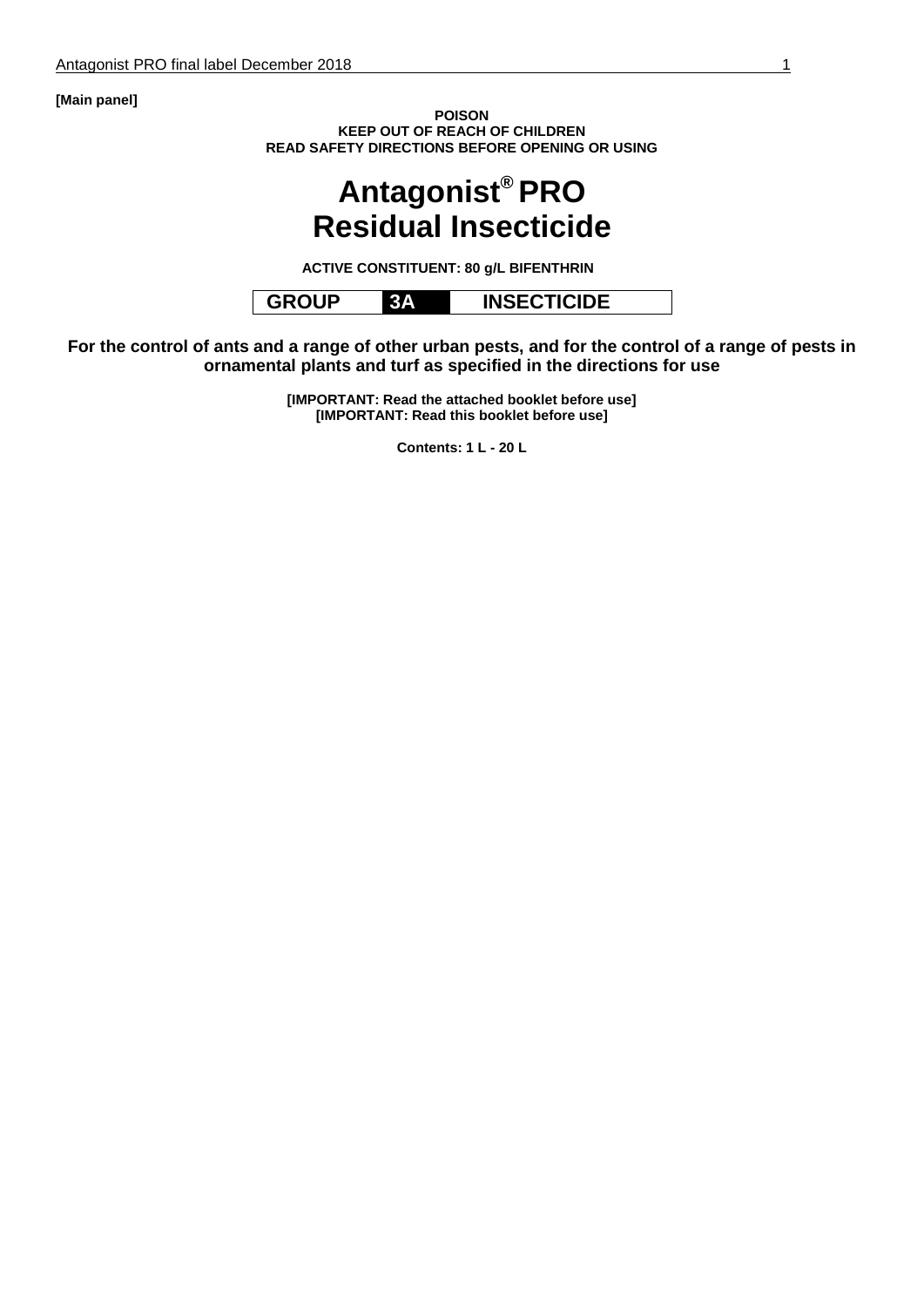#### **[Ancillary panel(s)]**

#### **DIRECTIONS FOR USE**

DO NOT use in situations where predatory mites are established and providing effective mite control.

DO NOT apply if rainfall is expected before spray deposits dry on leaf surfaces.

DO NOT apply to mud, sand, mangrove or aquatic habitat.

DO NOT apply to soils if excessively wet or immediately after heavy rain to avoid run-off of the chemical.

DO NOT apply as an Ultra Low Volume (ULV) or via thermal fogging treatment.

DO NOT apply by aircraft.

DO NOT apply by boom spray equipment.

| <b>SITUATION</b>                                                                                                                                                                                    | <b>PEST</b>                                                                                                                                      | <b>RATE</b>            | <b>CRITICAL COMMENTS</b>                                                                                                                                                                                                                                                                                                                                                                                                                                                                                                                                                                                                                                                                                                                                         |
|-----------------------------------------------------------------------------------------------------------------------------------------------------------------------------------------------------|--------------------------------------------------------------------------------------------------------------------------------------------------|------------------------|------------------------------------------------------------------------------------------------------------------------------------------------------------------------------------------------------------------------------------------------------------------------------------------------------------------------------------------------------------------------------------------------------------------------------------------------------------------------------------------------------------------------------------------------------------------------------------------------------------------------------------------------------------------------------------------------------------------------------------------------------------------|
| Domestic,<br>commercial.<br>industrial and<br>public buildings: -<br>including roadside<br>curbing, footpaths,<br>lawns, gardens,<br>bark, soil, concrete,<br>asphalt, pavers and<br>exterior walls | Nuisance ants<br>including but not<br>limited to black<br>house ants,<br>white footed<br>house ants,<br>odorous garden<br>ants, pavement<br>ants | 75 mL per<br>5 L water | Spray trails, ant swarms and large areas surrounding nest<br>sites.<br>Apply to nest sites and trails outdoors. Also to exterior walls<br>where ants are trailing. Repeat as necessary.<br>Ensure a minimum of 5 L of spray liquid is applied per 100 sq<br>m of surface area. On some surfaces a higher spray volume<br>will be required to obtain good coverage.                                                                                                                                                                                                                                                                                                                                                                                               |
| External areas and<br>surrounds of<br>domestic,<br>commercial, public<br>and industrial<br>buildings and<br>structures                                                                              | Spiders                                                                                                                                          | $30 - 65$<br>mL/10L    | Use the higher rate in situations where pest pressure is high,<br>when rapid knockdown and/or maximum residual protection is<br>desired. Pay particular attention to protected dark areas such<br>as cracks and crevices, under floors, eaves and other known<br>hiding or resting places.<br>For crack and crevice treatment use an appropriate solid<br>stream nozzle. As a surface spray; apply as a coarse, low<br>pressure surface spray to areas where spiders hide, frequent<br>and rest. Spray to the point of run-off using around 5 L of<br>spray per 100 $m2$ and ensuring thorough coverage of the<br>treated surfaces.<br>For maximum spider control use a two part treatment.<br>1. Treatment of cracks and crevices.<br>2. Overall surface spray. |
|                                                                                                                                                                                                     | Papernest wasps                                                                                                                                  | 65 mL/10 L             | Apply prepared spray to the point of run-off directly to the<br>papernest ensuring thorough and even coverage. When all<br>adult wasps have been knocked-down the nest may be safely<br>removed from the structure.                                                                                                                                                                                                                                                                                                                                                                                                                                                                                                                                              |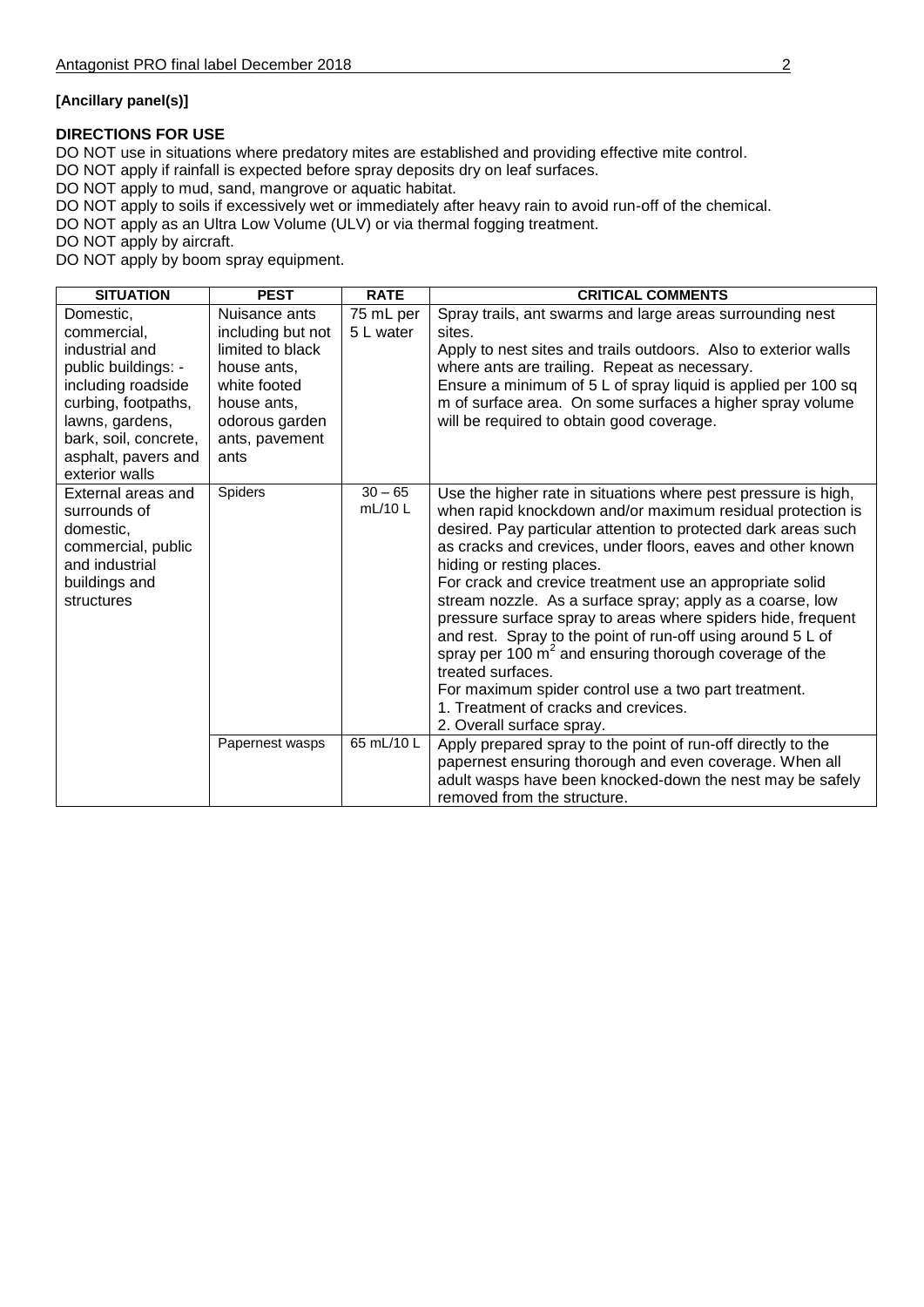| External areas and<br>surrounds of<br>domestic,<br>commercial, public<br>and industrial<br>buildings and<br>structures -<br>suitable for residual<br>surface treatments | Cockroaches,<br>mosquitoes,<br>biting midges,<br>fleas, flies, ticks<br>(excluding the<br>paralysis tick<br><b>Ixodes</b><br>holocyclus)<br>(adults and<br>nymphs) | $65 - 125$<br>mL/10L | To form Residual Surface Treatments, apply prepared<br>spray to indoor and outdoor surfaces where insects rest or<br>harbour. External harbourage sites include (but are not<br>restricted to) areas such as building exteriors, eaves , walls,<br>fences, also garages, sheds, gazebos, ornamental plants,<br>bushes, shrubs, hedges, shady or damp areas around<br>buildings. Reapply as necessary. When applying to<br>vegetation, ensure that spray penetrates entire plant or hedge<br>and covers both leaf surfaces.<br>For perimeter or harbourage treatments, apply prepared<br>spray to a band of soil or vegetation two to three metres wide<br>around and adjacent to the structure. Also treat the<br>foundation of the structure to a height of approximately one<br>metre. Use a spray volume of 5 to 10 L per 100 $m^2$ . Higher<br>volumes of spray may be needed if organic matter is present<br>or foliage is dense.<br>On non-porous surfaces apply as a coarse spray at the rate<br>of 1 L spray per 20 $m^2$ . When treating non-porous surfaces<br>do not exceed the point of run-off.<br>On porous surfaces or use through power equipment,<br>spray at the rate of 1 L of spray per 10 $m^2$ . When treating<br>porous surfaces do not exceed the point of run-off.<br>Use the higher rate in situations where pest pressure is high,<br>when rapid knockdown and/or maximum residual protection is<br>desired. The lower rate may be used for follow-up treatments.<br>Do not use as a space spray.<br>Fleas and ticks: To control fleas and ticks, apply prepared<br>spray to outside surfaces of buildings and surrounds including<br>but not limited to foundations, verandahs, window frames,<br>eaves, patios, garages, pet housing, soil, turf, trunks or woody<br>ornamentals or other areas where pests congregate or have<br>been seen. |
|-------------------------------------------------------------------------------------------------------------------------------------------------------------------------|--------------------------------------------------------------------------------------------------------------------------------------------------------------------|----------------------|---------------------------------------------------------------------------------------------------------------------------------------------------------------------------------------------------------------------------------------------------------------------------------------------------------------------------------------------------------------------------------------------------------------------------------------------------------------------------------------------------------------------------------------------------------------------------------------------------------------------------------------------------------------------------------------------------------------------------------------------------------------------------------------------------------------------------------------------------------------------------------------------------------------------------------------------------------------------------------------------------------------------------------------------------------------------------------------------------------------------------------------------------------------------------------------------------------------------------------------------------------------------------------------------------------------------------------------------------------------------------------------------------------------------------------------------------------------------------------------------------------------------------------------------------------------------------------------------------------------------------------------------------------------------------------------------------------------------------------------------------------------------------------------------------------------------------------------------------------------------------|
|                                                                                                                                                                         |                                                                                                                                                                    |                      | Flies, mosquitoes, biting midges: To control flies,<br>mosquitoes and biting midges, apply prepared spray to<br>outside surfaces where insects rest or harbour. Reapply as<br>necessary.                                                                                                                                                                                                                                                                                                                                                                                                                                                                                                                                                                                                                                                                                                                                                                                                                                                                                                                                                                                                                                                                                                                                                                                                                                                                                                                                                                                                                                                                                                                                                                                                                                                                                  |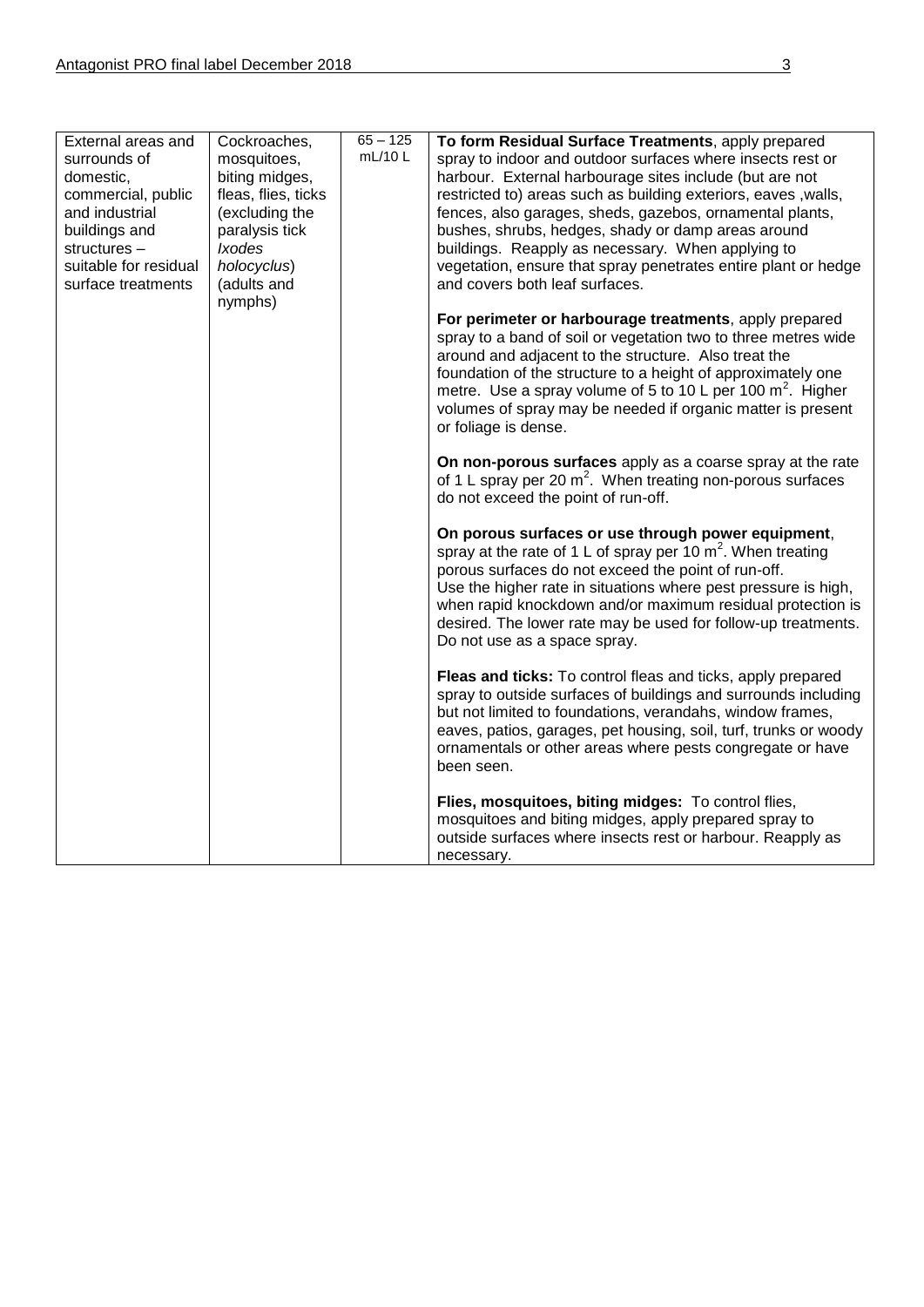| PEST/<br><b>SITUATION</b>                                                                                        | All areas<br>SOUTH of the<br><b>Tropic of</b><br>Capricorn | All areas<br><b>NORTH of the</b><br><b>Tropic</b><br>Capricorn | <b>CRITICAL COMMENTS</b>                                                                                                                                                                                                                                                                                                                                                                                                                                                                                                                                                                                                                                                                                                                                                          |
|------------------------------------------------------------------------------------------------------------------|------------------------------------------------------------|----------------------------------------------------------------|-----------------------------------------------------------------------------------------------------------------------------------------------------------------------------------------------------------------------------------------------------------------------------------------------------------------------------------------------------------------------------------------------------------------------------------------------------------------------------------------------------------------------------------------------------------------------------------------------------------------------------------------------------------------------------------------------------------------------------------------------------------------------------------|
|                                                                                                                  | (except                                                    |                                                                |                                                                                                                                                                                                                                                                                                                                                                                                                                                                                                                                                                                                                                                                                                                                                                                   |
|                                                                                                                  | Tasmania)                                                  |                                                                |                                                                                                                                                                                                                                                                                                                                                                                                                                                                                                                                                                                                                                                                                                                                                                                   |
|                                                                                                                  | <b>RATE</b>                                                | <b>RATE</b>                                                    |                                                                                                                                                                                                                                                                                                                                                                                                                                                                                                                                                                                                                                                                                                                                                                                   |
| Protection<br>of service<br>poles and<br>fence posts<br>from<br>termites                                         | 625 mL/100 L                                               | 1.9 L/100 L                                                    | Create a continuous termiticide barrier 450 mm deep and 150<br>mm wide around the pole or post by soil injection or rodding.<br>For new poles and posts, treat backfill and the bottom of the<br>hole. Use 100 L of emulsion per m <sup>3</sup> of soil.<br>Regular inspections should be undertaken to determine when<br>and if retreatment is necessary. If disturbance of the barrier<br>has occurred, retreatment of the area affected will be required.<br>Posts and poles may also be drilled and injected with spray<br>solution.<br>Note: For existing poles and posts, it is impractical to treat the<br>full depth and underneath of such poles and posts and<br>therefore the possibility of future termite attack from below the<br>treated area cannot be ruled out. |
| Eradication<br>of termite<br>nests                                                                               | 625 mL/100 L                                               | 625 mL/100 L                                                   | Locate nest and flood with diluted Antagonist Pro. Trees,<br>poles, posts and stumps containing nests may require drilling<br>prior to treatment with diluted Antagonist Pro. The purpose of<br>drilling is to ensure the termiticide emulsion is distributed<br>throughout the entire nest. Drill holes in live trees should be<br>sealed with an appropriate caulking compound after injection.<br>Regular, competent inspections by a licensed pest control operator are recommended as part of an overall termite                                                                                                                                                                                                                                                             |
| management program to determine the prevailing termite pressure and environmental conditions and consequent      |                                                            |                                                                |                                                                                                                                                                                                                                                                                                                                                                                                                                                                                                                                                                                                                                                                                                                                                                                   |
| requirement for further termite management options. Inspections should be performed at least on an annual basis, |                                                            |                                                                |                                                                                                                                                                                                                                                                                                                                                                                                                                                                                                                                                                                                                                                                                                                                                                                   |
| but more frequent inspections are strongly recommended. Several factors contribute to longevity of the termite   |                                                            |                                                                |                                                                                                                                                                                                                                                                                                                                                                                                                                                                                                                                                                                                                                                                                                                                                                                   |

treatment and must be considered when evaluating the need for retreatment. The actual protection period will depend on the climate, soil conditions and rate of termiticide used.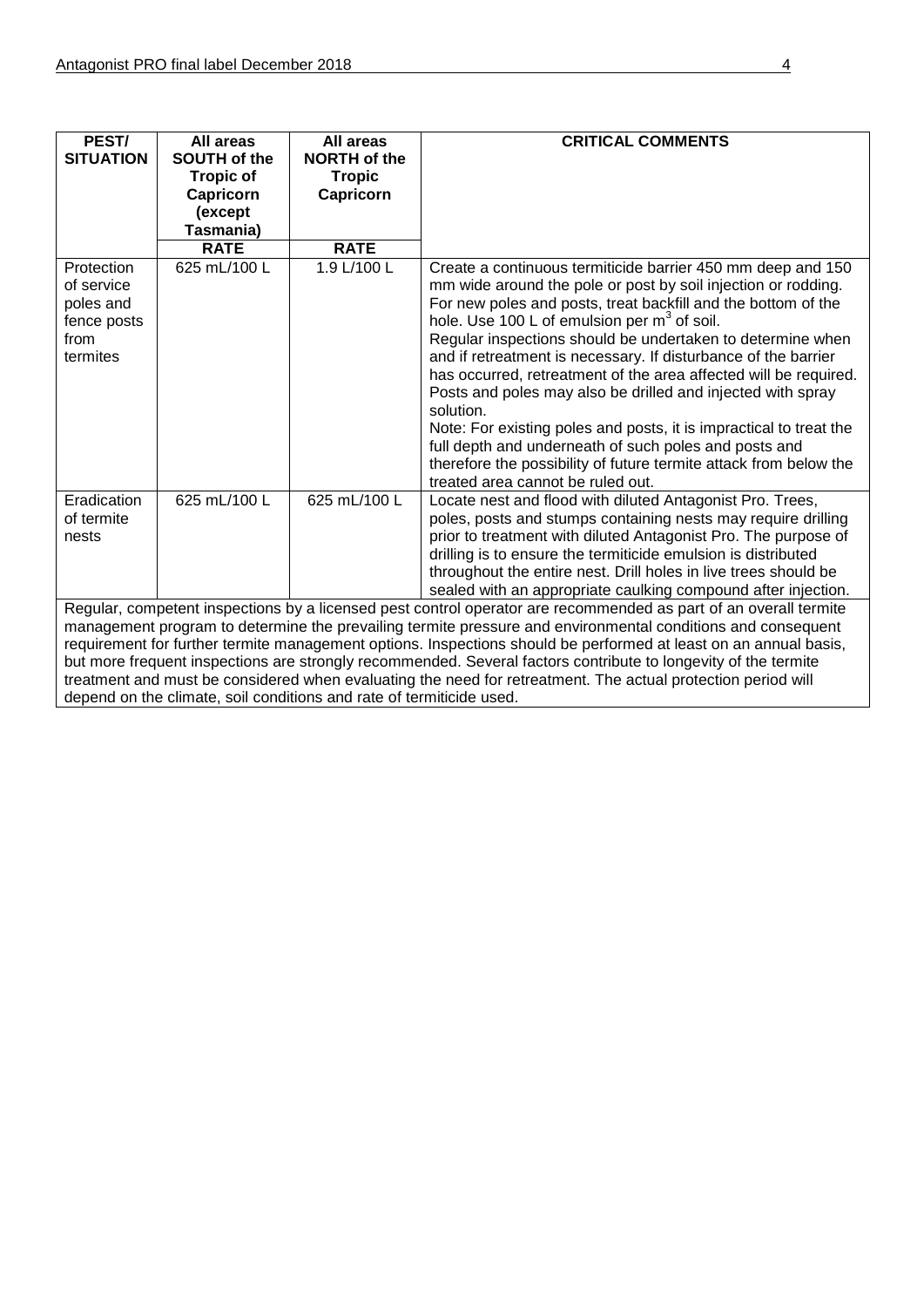| <b>SITUATION/CROP</b>                                                                                            | <b>PEST</b>                                                                                                                | <b>RATE</b>                                                                                                                                             | <b>CRITICAL COMMENTS</b>                                                                                                                                                                                                                                                                                                                                                                                                                                                                                                                                                                                                                                                                                                                                                                                                                                                        |  |
|------------------------------------------------------------------------------------------------------------------|----------------------------------------------------------------------------------------------------------------------------|---------------------------------------------------------------------------------------------------------------------------------------------------------|---------------------------------------------------------------------------------------------------------------------------------------------------------------------------------------------------------------------------------------------------------------------------------------------------------------------------------------------------------------------------------------------------------------------------------------------------------------------------------------------------------------------------------------------------------------------------------------------------------------------------------------------------------------------------------------------------------------------------------------------------------------------------------------------------------------------------------------------------------------------------------|--|
| Turf (eg. lawns,<br>commercial turf<br>farms, parks,<br>recreational areas,<br>bowling greens,<br>sports fields) | Lawn armyworm<br>Sod webworm<br>Argentine stem<br>weevil adults<br><b>Billbug adults</b><br>African black<br>beetle adults | 1.5 L/ha<br>(15 mL/100<br>$m^2$ )<br>$1.5 - 3$ L/ha<br>$(15 - 30)$<br>mL/100<br>$m^2$<br>$1.5 - 4.5$<br>L/ha<br>$(15 - 45)$<br>mL/100<br>m <sup>2</sup> | Mix in water and apply evenly over the area to be treated<br>using spray application equipment. Use a minimum total<br>volume of at least 200 L/ha (2 L/100 m <sup>2</sup> ). To ensure optimum<br>control, irrigate the treated areas with up to 4 mm of water<br>soon after application. Inspect areas for continuing activity.<br>Re-apply as required. Where a rate range is indicated, use<br>lower rates under low insect pressure and higher rates under<br>higher insect pressure. Apply after mowing to minimise loss of<br>insecticide in clippings.                                                                                                                                                                                                                                                                                                                  |  |
|                                                                                                                  | Black ant,<br>coastal brown<br>ant, funnel ant,<br>meat ant, sugar<br>ant, stinging ant                                    | $1.5 - 5.5$<br>L/ha<br>$(15 - 55)$<br>mL/100<br>m <sup>2</sup>                                                                                          | Mix in water and apply evenly over the area to be treated<br>using spray application equipment. Apply to areas where ants<br>are active. Where possible, spray directly into the nests. Use<br>the lower rate for maintenance treatments or to control light<br>infestations and the high rate for heavy infestations and<br>maximum residual control. The elimination of funnel ants from<br>a particular site will generally require more than one<br>application. Initial applications should be broadcast over<br>affected areas. As the initial numbers of active colonies is<br>reduced, applications should shift to targeting active mounds.<br>Apply spray directly to the mound and in the area immediately<br>surrounding active mounds (300 mm radius). To aid in even<br>coverage, a minimum spray volume of 200 L/ha (2 L/100 m <sup>2</sup> )<br>is recommended. |  |
| Roses, carnations<br>and other                                                                                   | Two spotted<br>mite                                                                                                        | 35 or 50<br>mL/100 L                                                                                                                                    | Apply at the first sign of pest infestation and before pest<br>populations build up to damaging levels. Repeat as                                                                                                                                                                                                                                                                                                                                                                                                                                                                                                                                                                                                                                                                                                                                                               |  |
| ornamental plants                                                                                                | Aphids                                                                                                                     | 25 mL/100                                                                                                                                               | necessary on a 10-14 day interval. Best results are obtained<br>from preventive rather than curative applications. Where                                                                                                                                                                                                                                                                                                                                                                                                                                                                                                                                                                                                                                                                                                                                                        |  |
|                                                                                                                  | Caterpillars and<br>loopers<br>including corn<br>earworm, native<br>budworm,<br>lightbrown apple<br>moth                   | 25 mL/100<br>L                                                                                                                                          | indicated, use the higher rate for knockdown of established<br>pest infestations or where longer residual activity is required.<br>Spray to run-off using a spray volume of 1000 - 1500 L/ha<br>$(10-15 \text{ L}/100 \text{ m}^2)$ covering both leaf surfaces.                                                                                                                                                                                                                                                                                                                                                                                                                                                                                                                                                                                                                |  |
|                                                                                                                  | $\overline{W}$ hitefly,<br>poinsettia white<br>fly                                                                         | $25 - 100$<br>mL/100L                                                                                                                                   | Apply at first sign of pest activity and repeat at 7-10 day<br>intervals while pest pressure exists. More than 3 sprays may<br>be required to control an existing infestation. Spray to run-off<br>covering both leaf surfaces. Use the higher rate when pest<br>pressure is high, when conditions favour pest development or<br>when increased residual protection is required.                                                                                                                                                                                                                                                                                                                                                                                                                                                                                                |  |
|                                                                                                                  | Mealybug                                                                                                                   | 25 mL/100                                                                                                                                               | Apply at first sign of pest activity and repeat at 7-10 day<br>intervals while pest pressure exists. Spray to run-off covering<br>both leaf surfaces.                                                                                                                                                                                                                                                                                                                                                                                                                                                                                                                                                                                                                                                                                                                           |  |
|                                                                                                                  | Plague thrips                                                                                                              | 25 mL/100<br>L                                                                                                                                          | Apply at first sign of pest activity and repeat at 7-10 day<br>intervals while pest pressure exists. Ensure that flowers and<br>buds are sprayed. Spray to run-off covering both leaf<br>surfaces. When buds are opening rapidly and pest pressure<br>is high, reducing the spray interval to 3-4 days will give better<br>results. Monitor the population by regular inspection.                                                                                                                                                                                                                                                                                                                                                                                                                                                                                               |  |
|                                                                                                                  | Cutworm in<br>beds, containers                                                                                             | 1.5 L/ha<br>$(15 \text{ mL}/100)$<br>m <sup>2</sup>                                                                                                     | Spray evenly over the areas to be treated. After application<br>apply approximately 5 mm of sprinkler irrigation.                                                                                                                                                                                                                                                                                                                                                                                                                                                                                                                                                                                                                                                                                                                                                               |  |
|                                                                                                                  | and pots                                                                                                                   | 25 mL/100                                                                                                                                               | Apply as a drench at the rate of 2 L of prepared spray per<br>square metre of pot area.                                                                                                                                                                                                                                                                                                                                                                                                                                                                                                                                                                                                                                                                                                                                                                                         |  |

**NOT TO BE USED FOR ANY PURPOSE, OR IN ANY MANNER, CONTRARY TO THIS LABEL UNLESS AUTHORISED UNDER APPROPRIATE LEGISLATION**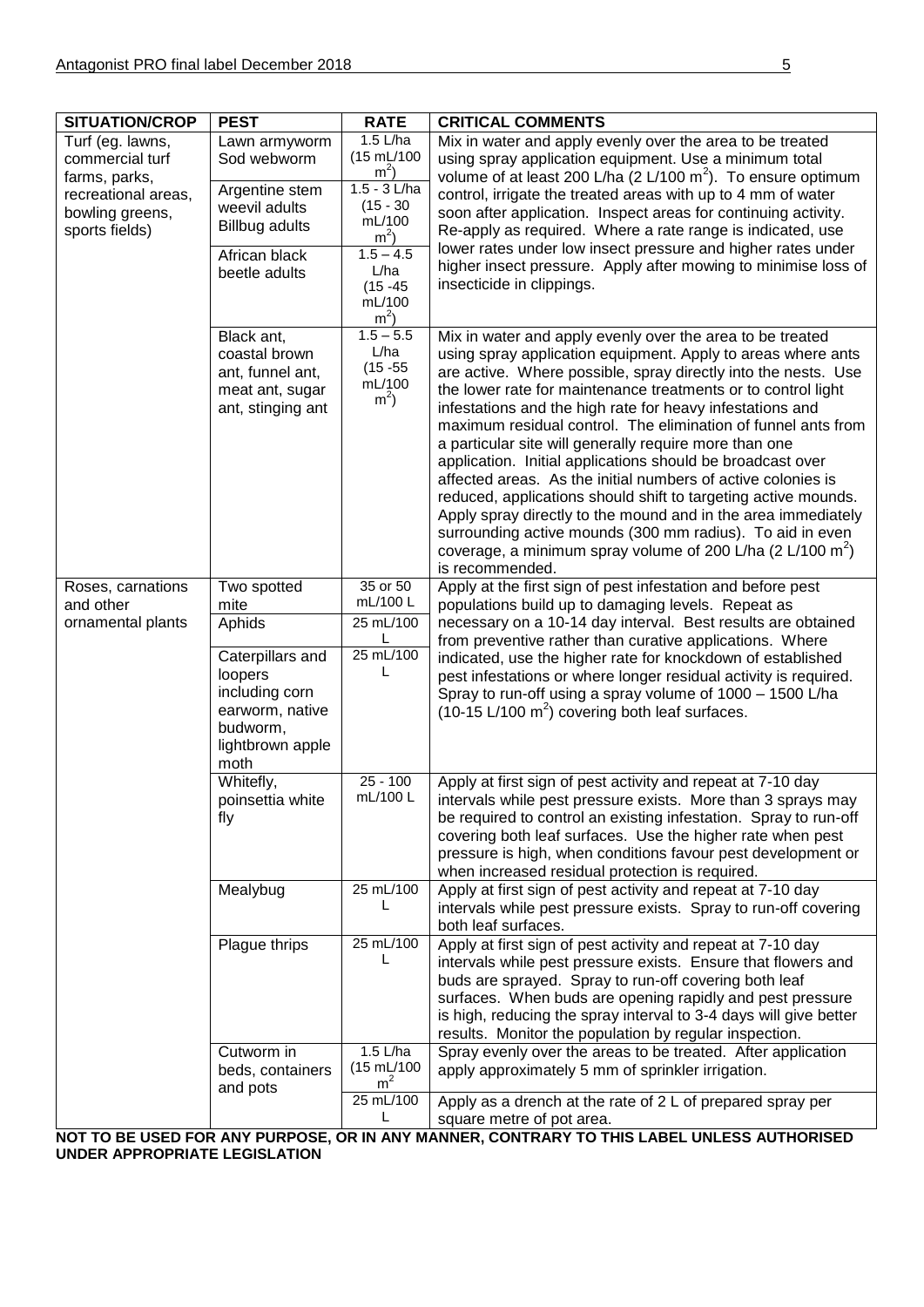#### **GENERAL INSTRUCTIONS Ant Control**

Antagonist<sup>®</sup> forms a residual barrier for control of a variety of ant species. It is suitable for use in all outdoor areas e.g. paths, driveways, lawns, gardens, bark, soil, concrete, asphalt, exterior walls around dwellings, industrial sites and public areas including roadside curbing and footpaths.

## **Urban Pest Control**

Antagonist® is a powerful knockdown and residual pesticide. Ants, cockroaches, fleas, flies, mosquitoes, spiders, ticks and wasps are controlled by direct contact with spray and also by residual action as they come in to contact with treated surfaces.

#### **Insecticide Resistance Warning**

| <b>IGROUP</b> | <b>NINSECTICIDE</b> |
|---------------|---------------------|

For insecticide resistance management Antagonist® is a Group 3A insecticide. Some naturally occurring insect biotypes resistant to Antagonist® and other Group **3A** insecticides may exist through normal genetic variability in any insect population. The resistant individuals can eventually dominate the insect population if Antagonist® or other Group **3A** insecticides are used repeatedly. The effectiveness of Antagonist® on resistant individuals could be significantly reduced. Since occurrence of resistant individuals is difficult to detect prior to use, Sundew Solutions Pty Ltd accepts no liability for any losses that may result from failure of Antagonist® to control resistant insects. Antagonist<sup>®</sup> may be subject to specific resistance management strategies. For further information contact your local supplier or Sundew Solutions representative.

#### **Mixing**

Prior to pouring, shake container vigorously, then add the required quantity of Antagonist® to water while stirring. Do not store diluted insecticide. Prepare a fresh solution as necessary. Do not spray the moving parts of any machinery, electric motors or switchgear with the water-based product.

For maximum performance of Antagonist® it is recommended that a dedicated tank be utilised, or **ensure sprayer is residue** free before use.

Sprayer must be cleaned after use. Rinse lines, tank and nozzles thoroughly.

Product must be continuously agitated in the spray tank. Use a COARSE nozzle size.

NOTE REGARDING PHYTOTOXICITY: Not all plants varieties have been tested and it is recommended that you patch test before applying this product.

#### **GENERAL PRECAUTIONS**

For outdoor surface treatment only – do not spray into the atmosphere using foggers or other devices designed to create an aerosol.

Avoid contact of spray with timber to which a stain or other finish is subsequently to be applied, unless the owner is notified that the timber will need additional preparation, consistent with that if water alone had contacted the timber. Evidence of water contact on timber is sometimes only evident once the stain has been applied.

Take care not to allow spray to drift onto windows. If spray has dried, clean spray deposit using a solvent such as turpentine or kerosene.

DO NOT spray directly on humans, pets or animals. Avoid contact with food, food utensils or preparation surfaces.

#### **Re-entry period**

Vector control and urban pest management: Allow treated areas to completely dry (normally 3-4 hours) before reoccupying. Worker entry to treated areas should be restricted until the spray has dried. When prior entry is necessary, wear cotton overalls, over normal clothing, buttoned to the neck and wrist, elbow–length PVC, neoprene or nitrile gloves and chemical resistant footwear. Clothing must be laundered after each day's use. Turf and ornamental applications: Do not allow entry into treated areas until the spray deposits have dried or been watered in after treatment. When prior entry is necessary, wear suitable protective clothing (ie. Waterproof boots, overalls and gloves). Clothing must be laundered after each day's use.

#### **PROTECTION OF WILDLIFE, FISH, CRUSTACEANS AND ENVIRONMENT**

Dangerous to fish and aquatic organisms. DO NOT contaminate dams, rivers, streams, waterways or drains with product or used container. DO NOT apply to mud, sand, mangrove or aquatic habitats. Drift from treated areas may be hazardous to organisms in adjacent aquatic sites. Extreme caution must be used to avoid aquatic contamination. Avoid spraying flowers that attract and harbour bees.

#### **PROTECTION OF PETS AND LIVESTOCK**

Dangerous to bees. DO NOT spray any plants in flower when bees are foraging. Spray in the night or early morning when bees are not actively foraging. Before spraying, remove animals and pets from the areas to be treated. Cover